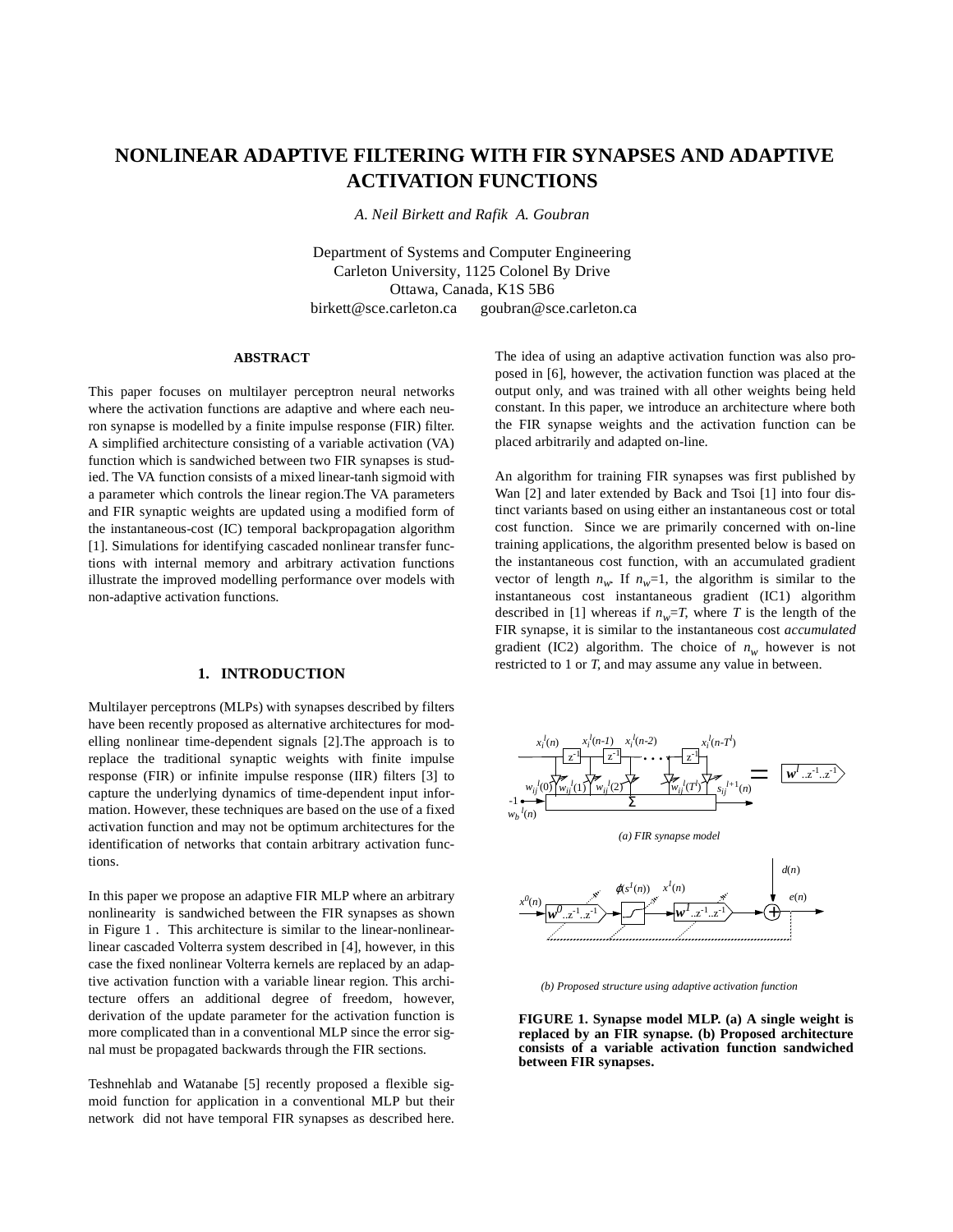## **2. DESCRIPTION OF THE LEARNING ALGORITHM**

A general FIR MLP is defined by;

$$
\mathbf{w}_{ij}^l = [w_{ij}^l(0), w_{ij}^l(1), ..., w_{ij}^l(T^l)]^T
$$
 (1)

where  $w_{ij}^{\phantom{ij}l}$  is the weight connecting the output of neuron *i* to the input of neuron *j* in the *l-th* layer. Similarly,

$$
\mathbf{x}_i^l = [x_i^l(0), x_i^l(1), ..., x_i^l(T^l)]^T
$$
 (2)

$$
s_{ij}^{l+1}(n) = \mathbf{w}_{ij}^l \bullet \mathbf{x}_i^l(n)
$$
 (3)

$$
s_j^l(n) = \sum_{i=1}^{N_l} s_{ij}^l(n)
$$
 (4)

$$
x_j^l(n) = \varphi(s_j^l(n)) \tag{5}
$$

where "" • "" represents the vector dot product and *n* refers to the discrete time index.

Define the instantaneous cost function as the squared Euclidean distance between the network output and the desired output *d*(*n*).

$$
E = e^{2}(n) = \sum_{i=1}^{N_{L}} (d(n) - x^{l}(n))^{2}
$$
 (6)

The weights are updated using stochastic gradient method which minimizes the cost function *E*;

$$
\mathbf{w}(n+1) = \mathbf{w}(n) - \eta \frac{\partial E}{\partial \mathbf{w}} \tag{7}
$$

Details of the derivation of the basic algorithm are given in [2] however in this paper the weight update equations for the FIR tap weights have been modified slightly to allow for a selectable gradient accumulation of size  $n_w$ . The updates are given as;

$$
\mathbf{w}_{ij}^l(n+1) = \mathbf{w}_{ij}^l(n) - \eta \delta_j^{l+1}(n) \mathbf{x}_i^l(n)
$$
 (8)

$$
\delta_j^l(n) =
$$

$$
-2e(n)\varphi_{s}'(s_{j}^{L}(n), a_{j}^{L}(n))
$$
  
\nfor ...*l* = *L* (9)  
\n
$$
\varphi_{s}'(s_{j}^{(l)}(n), a_{j}^{(l)}(n)) \cdot \sum_{k=1}^{N_{L+1}} \left[ \Delta_{k}^{(l+1)}(n) \cdot \mathbf{\tilde{w}}_{jk}^{(l)}(n) \right]
$$
  
\nfor ...*l* \le *l* \le *L*-1

where the quantities  $\tilde{\Delta}_k^{l+1}(n)$  and  $\mathbf{w}_{jk}^l$  define the *accumulated* weight and delta gradient components of length  $n_w$ ;

$$
\mathbf{w}_{ij}^l = [w_{ij}^l(0), w_{ij}^l(1), ..., w_{ij}^l(n_w)]^T
$$
 (10)

$$
\tilde{\Delta}_k^l(n) = [\delta_k^l(n), \delta_k^l(n-1), ..., \delta_k^l(n-n_w)]^T
$$
 (11)

and  $\varphi_s' (s_j^l(n), a_j^l(n))$  represents the derivative of the activation function with respect to the input *s*.

# **3. ADAPTIVE ACTIVATION FUNCTION**

The activation function used here is defined by

$$
\varphi(s, a) = \begin{cases}\n & \text{for} & |s| \le a \\
\text{sign}(s) \left[ (1 - a) \cdot \tanh\left(\frac{|s| - a}{1 - a}\right) + a \right] & (12) \\
 & \text{for} & |s| > a\n\end{cases}
$$

where *s* is the input and *a* defines the linear region which is adaptive. The adaptation of *a* is done according to the stochastic gradient update;

$$
a(n+1) = a(n) + \mu\left(\frac{-\partial E}{\partial a}\right)
$$
\n
$$
= a(n) - \mu \xi_j^l(n)
$$
\n
$$
\xi_j^l(n) =
$$
\n
$$
-2e(n)\varphi_p'(s_j^L(n), a_j^L(n))
$$
\n
$$
for \qquad \dots l = L \qquad (14)
$$
\n
$$
\varphi_p'(s_j^l(n), a_j^l(n)) \sum_{k=1}^{n} \left[\Delta_k^{l+1}(n) \cdot \mathbf{W}_{jk}^l(n)\right]
$$
\n
$$
for \qquad \dots 1 \le l \le L - 1
$$

Essentially, the derivative of the activation function is computed with respect to *a* and then it is multiplied by the filtered *delta* vector, which is the quantity in square brackets. It should also be noted that the value of *a* is clamped between 0 and 1.

 $\mathsf{l}$  $\mathbf{I}$  $\mathbf{I}$  $\overline{\phantom{a}}$  $\left\{ \right.$  $\mathsf{l}$  $\mathbf{I}$  $\mathbf{I}$  $\mathsf{I}$ 

Figure 2 shows the activation function of equation (12) with values of *a* equal to 0, 0.5 and 0.9, along with the associated  $\partial \varphi(s_j^l(n))/(\partial a)$  and  $\varphi'(s_j^l(n))$  values. There is no restriction on the type of nonlinearity used. For example, we may define an alternate hyperbolic tangent function such as;

$$
\varphi(s, a) = \frac{1}{a} \tanh(sa) \tag{15}
$$

Yamada *et al.* [7] have used a similar unit function to construct a direct neural network controller for robot manipulators, but with a different definition from that described above and without giving the learning algorithm of the parameter *a*.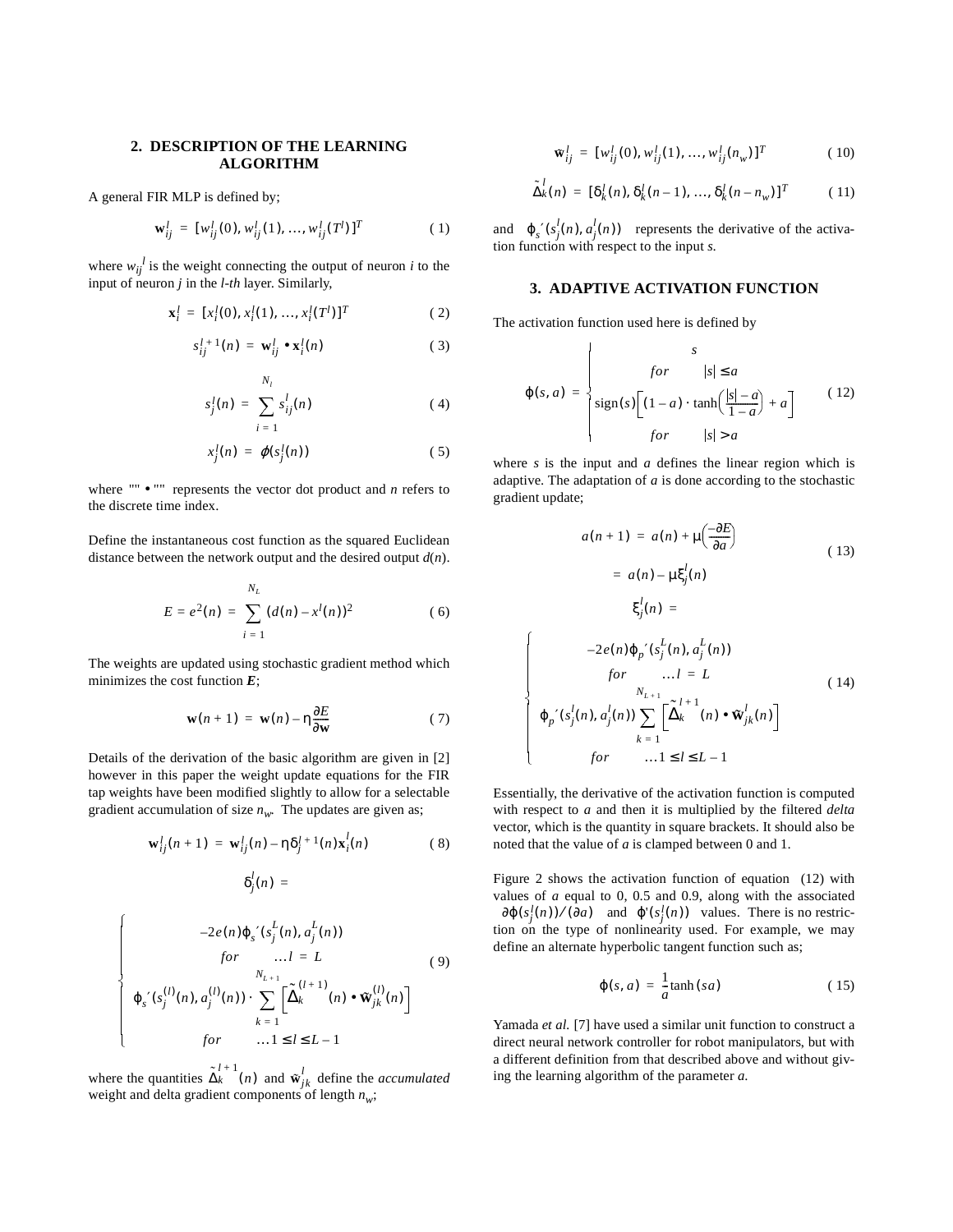

**FIGURE 2. Adaptive activation function and derivatives. (a) With respect to the input value** *s***. (b) With respect to the activation parameter** *a***.**

### **4. SIMULATION**

In this section we apply the proposed structure to the identification of a nonlinear system comprised of a structure as shown in Figure 3. The plant activation function parameter *a* was set to



**FIGURE 3. System identification using the proposed model.**

0.5, and the number of taps in the 2nd FIR section is 10. Both of the FIR sections have the weights and biases randomly assigned.

Three structures were tested. The first structure (called 'FIR') is a conventional FIR structure consisting of 15 taps with the inclusion of a bias weight to compensate for output bias. It is trained with the Normalized Least Mean Square (NLMS) algorithm using a normalized step size  $\alpha$  equal to 0.5.

The second structure tested (called 'IC') consists of two FIR sections with a *fixed* sigmoidal activation function between them, essentially equation (12) with  $a=0$ . The number of taps is the FIR sections is set to 5 and 10 respectively, and the gradient accumulation  $n_w$  is set to 1. This is equivalent to the instantaneous-cost instantaneous-gradient algorithm first published in [1]. However, we have made one more minor modification in that the fixed step sizes  $\mu$  and  $\xi$  have been replaced by a normalized step size with  $\alpha$ =0.5, in much the same way as in the NLMS algorithm.

The third structure is the same as the IC structure except we allow adaptation of the parameter *a* according to the proposed training algorithm. We call this structure 'VA'. The activation parameter *a* is initialized to 0 at the beginning of training.

The training sequence consists of 8000 randomly generated data points. For all the algorithms, the normalized mean square error (NMSE) is plotted according to the formula;

$$
NMSE(n) = 10\log \left(\frac{\sum_{r=0}^{500} [e_r(k)]^2}{\sum_{r=0}^{500} [d_r(k)]^2}\right)dB
$$
 (16)

where  $e_r(k)$  and  $d_r(k)$  represent the averaged error and desired signals and *r* represents the window values over which these averages are then smoothed, in this case equal to 500. The convergence results are shown in Figure 4 .

Subsequent simulations also show that as the number of weights in the first FIR section increases, so does the training time required to accurately model the unknown plant for the 'IC' algorithm, but not so for the 'VA' algorithm. For example, a second simulation was performed using a plant with 50 taps in the first FIR and 10 in the second. 48,000 training data were used in this simulation and  $n_w$ =1 for both the IC and the VA architecture. Simulation results are shown in Figure 4.

# **5. DISCUSSION OF RESULTS**

In Figure 4 the FIR structure trained with the NLMS algorithm is clearly unable to identify the unknown system accurately, and obtains an average NMSE of only -11 dB. The IC structure performs considerably better, however, since it has a fixed sigmoidal nonlinearity it has trouble dealing with the linear portion of the sigmoid in the unknown system and slows down after achieving approximately -13 dB NMSE in the first portion of